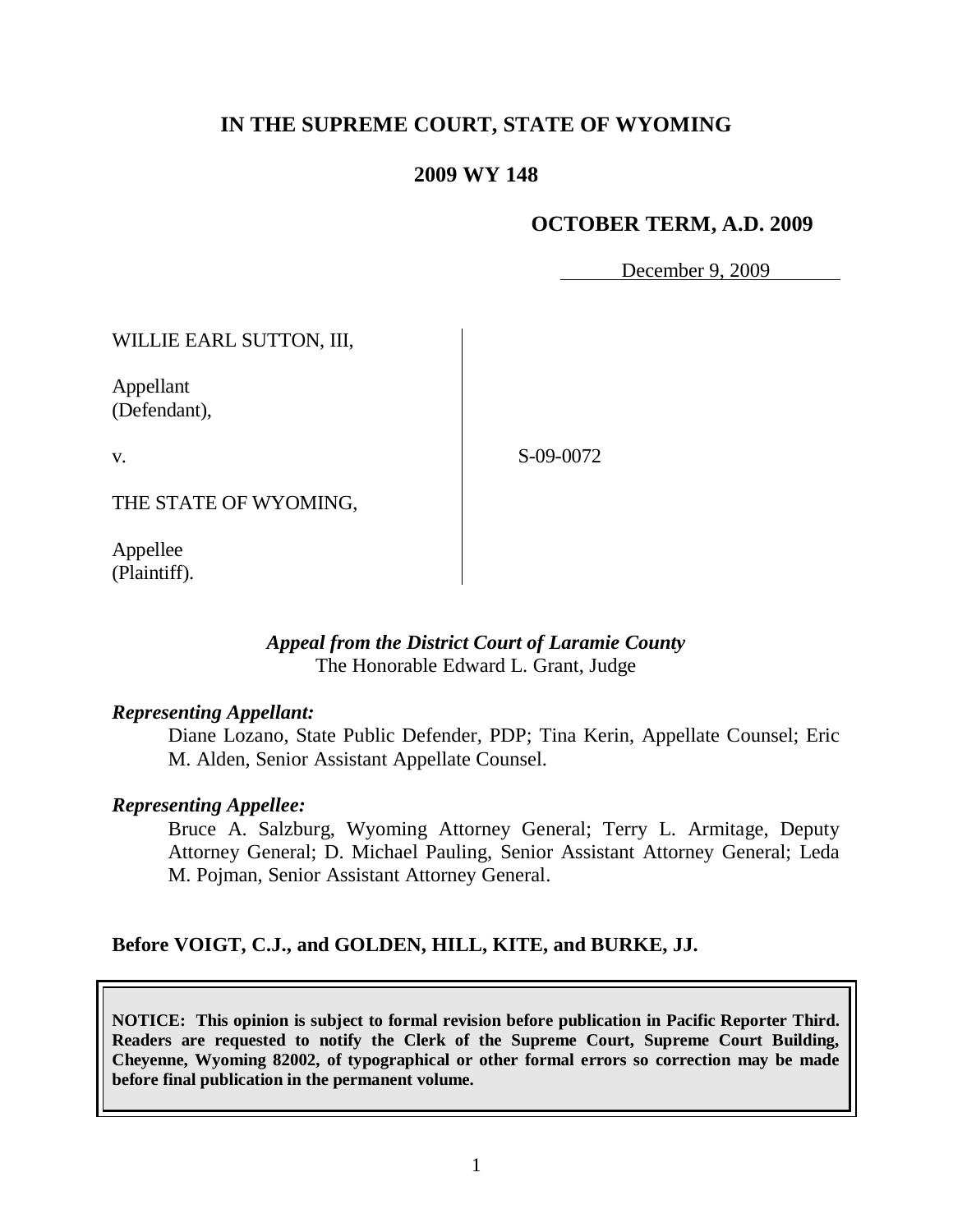## **KITE, Justice.**

[¶1] After conditionally pleading guilty to a controlled substance offense, Mr. Sutton challenges the district court's denial of his motion to suppress evidence discovered during a search of the vehicle he was driving. He maintains that he was unconstitutionally detained for a canine drug sniff. We conclude that the trooper had reasonable suspicion to detain him and affirm.

#### **ISSUE**

[¶2] Mr. Sutton states a single issue on appeal:

Was the continued detention of Mr. Sutton after he refused to consent to a search supported by reasonable suspicion?

The State phrases the issue as:

Were Appellant's constitutional rights under the Fourth Amendment to the United States Constitution violated, and did the district court err in denying his motion to suppress?

# **FACTS**

[¶3] On March 15, 2007, Mr. Sutton was driving a blue Pontiac car with California license plates eastbound on I-80. Wyoming Highway Patrol Trooper Jeremy Mrsny stopped the vehicle for traveling 80 miles per hour in a 75 miles per hour zone. The stop was video recorded by Trooper Mrsny. Trooper Mrsny approached the car and greeted Mr. Sutton. He noticed some items on the front passenger seat of the car, including large cooking bags and a bottle of No-Doz; two cell phones were located on the center console. Mr. Sutton stated that he was traveling to Denver, Colorado to see his girlfriend who was due to have a baby on March 14, 2007, (the day before the stop). Trooper Mrsny informed him that he had missed the I-25 exit to Denver. Mr. Sutton provided the trooper with a rental agreement for the car and an Illinois driver's license.

[¶4] Trooper Mrsny asked Mr. Sutton to accompany him to the patrol car. Reviewing the rental agreement, the trooper noticed that Mr. Sutton had rented the car in San Francisco, California for one day. The rental agreement stated that he had rented the car on March 13, 2007, and the car was due to have been returned to the rental company the day before, March 14, 2007. When asked about the terms of the rental agreement, Mr.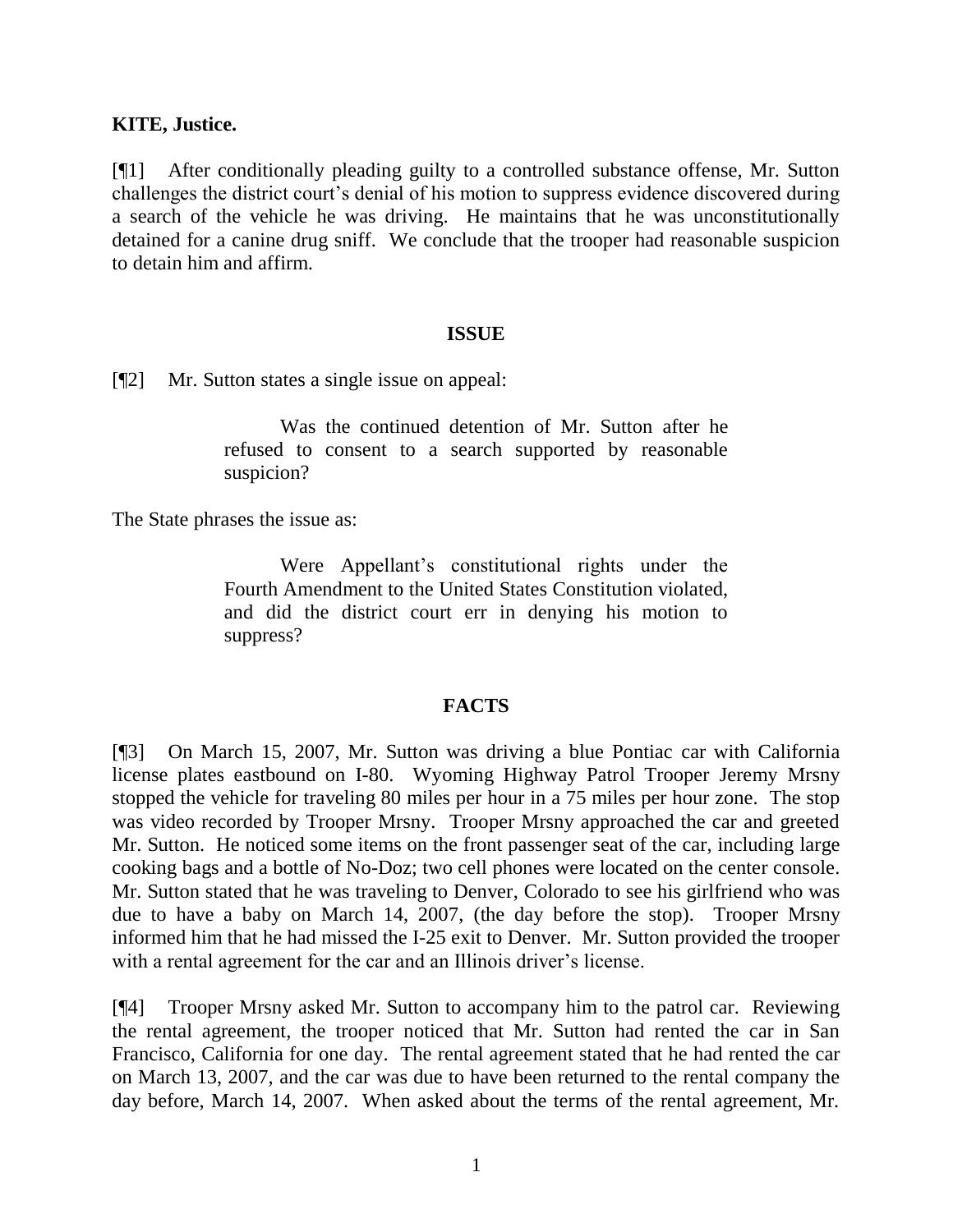Sutton explained that, when he rented the car, he did not know how long he was going to need it so he just rented it for one day but the term could be extended.

[¶5] Trooper Mrsny issued a warning to Mr. Sutton and told him he was free to leave. After Mr. Sutton exited the patrol car, the trooper followed him and asked for permission to ask some more questions. Mr. Sutton acquiesced to the additional questioning. Trooper Mrsny asked again about the one-day rental. Mr. Sutton stated that he had originally rented the car just to drive around San Francisco, but had decided at the last minute to travel to Denver and he had called the rental company to make arrangements to extend the rental period. The trooper inquired whether there were illegal drugs in the car, asking about several controlled substances individually, and Mr. Sutton denied having any such contraband. Trooper Mrsny then asked for permission to search the car and Mr. Sutton refused.

[¶6] Trooper Mrsny informed Mr. Sutton that he was detaining him for a canine drug sniff. The canine unit arrived approximately twelve minutes later and the dog immediately alerted. The officers searched the trunk, recovering approximately five pounds of marijuana, some packaged in oven cooking bags.

[¶7] Mr. Sutton was arrested and charged with one count of possession with intent to deliver marijuana, in violation of Wyo. Stat. Ann. § 35-7-1031(a)(ii) (LexisNexis2009), and one count of felony possession of marijuana in violation of  $\S$  35-7-1031(c)(iii) (LexisNexis 2009). <sup>1</sup> Mr. Sutton filed a motion to suppress the evidence recovered as a

. . . .

. . . .

(c) It is unlawful for any person knowingly or intentionally to possess a controlled substance unless the substance was obtained directly from, or pursuant to a valid prescription or order of a practitioner while acting in the course of his professional practice, or except as otherwise authorized by this act. Any person who violates this subsection:

. . . .

 $\overline{a}$  $1$  Section 35-7-1031 states in relevant part:

<sup>(</sup>a) Except as authorized by this act, it is unlawful for any person to manufacture, deliver, or possess with intent to manufacture or deliver, a controlled substance. Any person who violates this subsection with respect to:

<sup>(</sup>ii) Any other controlled substance classified in Schedule I, II or III, is guilty of a crime and upon conviction may be imprisoned for not more than ten (10) years, fined not more than ten thousand dollars (\$10,000.00), or both;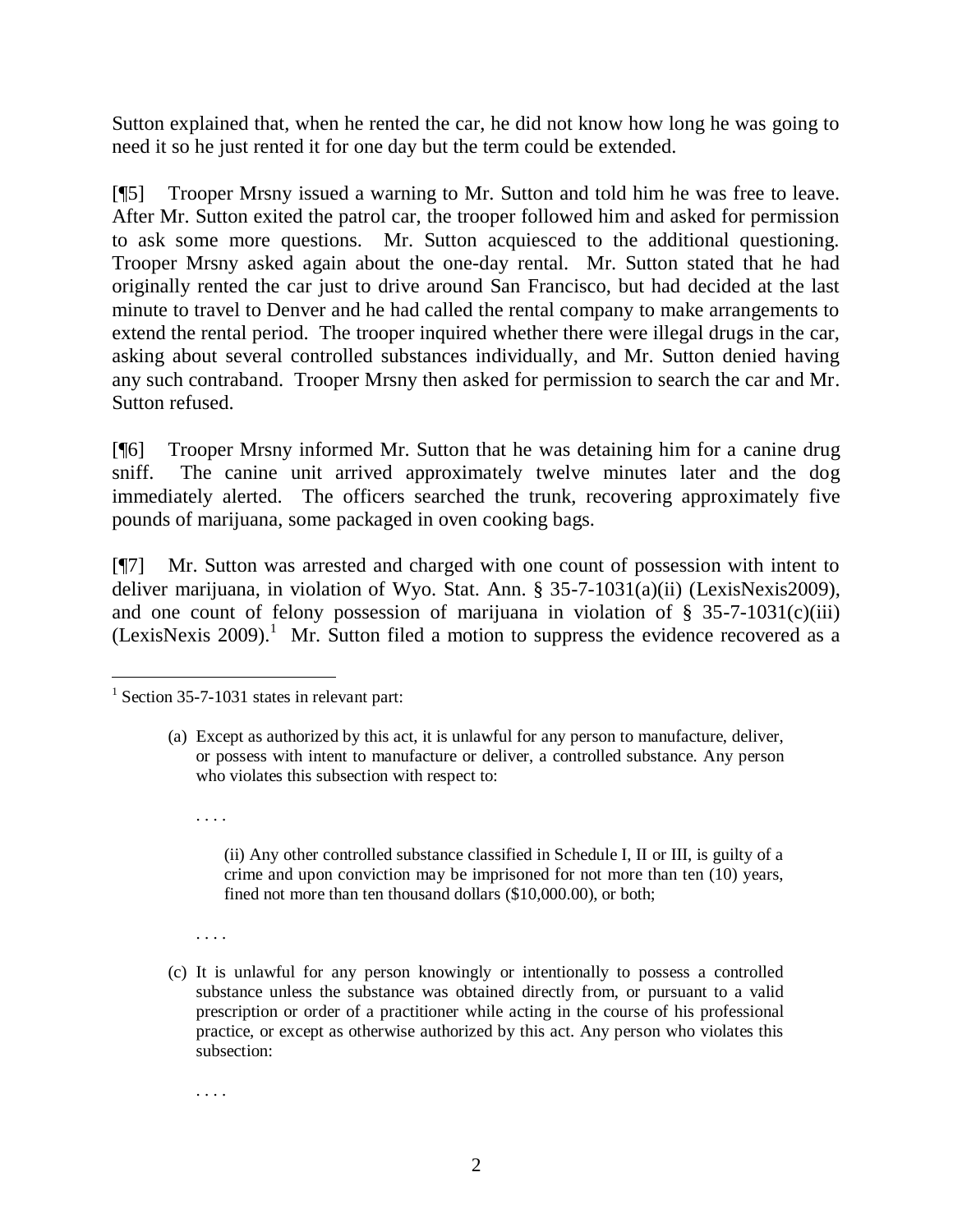result of the search, asserting several different arguments that his detention and the search violated the Fourth Amendment to the United States Constitution. The district court held a hearing and denied the suppression motion. Mr. Sutton then entered into a plea agreement with the State. He pled guilty to possession with intent to deliver marijuana, reserving his right to appeal the denial of his motion to suppress. The district court entered a Judgment and Sentence, but the order did not state that Mr. Sutton's plea was conditional. Mr. Sutton appealed.

[¶8] After the appeal was already docketed in this Court, Mr. Sutton filed a motion for a *nunc pro tunc* order to correct the Judgment and Sentence because it did not state that his plea was conditional. The district court entered the corrected order, and we granted Mr. Sutton's motion to supplement the record with the Judgment *Nunc Pro Tunc*.<sup>2</sup>

### **STANDARD OF REVIEW**

[¶9] We apply the following standard in reviewing a denial of a motion to suppress evidence:

> Rulings on the admissibility of evidence are within the sound discretion of the trial court. *Urbigkit v. State*, 2003 WY 57, ¶ 39, 67 P.3d 1207, ¶ 39 (Wyo. 2003). We will not disturb such rulings absent a clear abuse of discretion. *Id*.

 $\overline{a}$ 

(iii) And has in his possession any other controlled substance classified in Schedule I, II or III in an amount greater than set forth in paragraph (c)(i) of this section, is guilty of a felony punishable by imprisonment for not more than five (5) years, a fine of not more than ten thousand dollars (\$10,000.00), or both[.]

2 The record contains a written plea agreement but it did not state that Mr. Sutton was reserving his right to appeal the denial of his suppression motion. Defense counsel did state at the rearraignment hearing that Mr. Sutton was reserving the right to appeal the denial of his motion to suppress and the district court acknowledged the conditional nature of the plea. Interestingly, the transcript does not indicate that the prosecutor uttered a single word during Mr. Sutton's change of plea hearing, so there was no express State consent to the conditional plea. The parties did not mention the conditional nature of the plea at the sentencing hearing and the original Judgment and Sentence did not properly reflect the conditional plea. However, that error was corrected in the Judgment *Nunc Pro Tunc*.

The procedure employed in this case for entering a conditional plea did not conform with W.R.Cr.P. 11(a)(2) or our decision in *Walters v. State,* 2008 WY 159, 197 P.3d 1273 (Wyo. 2008), in that the right to appeal was not initially reserved in writing and the State did not expressly consent to the conditional plea. However, given that the precise issue preserved for appellate review is clear in the record; neither party raised a specific issue challenging the conditional nature of the plea; the purpose of the conditional plea procedures—to ensure that the ruling appealed is dispositive, *Id.,* ¶ 15, 197 P.3d at 1277-78—was unquestionably served here; and the record was corrected to reflect that the plea was conditional, we will exercise our discretion to consider the substantive issue. *Tucker v. State,* 2009 WY 107, ¶ 19, 214 P.3d 236, 242 (Wyo. 2009).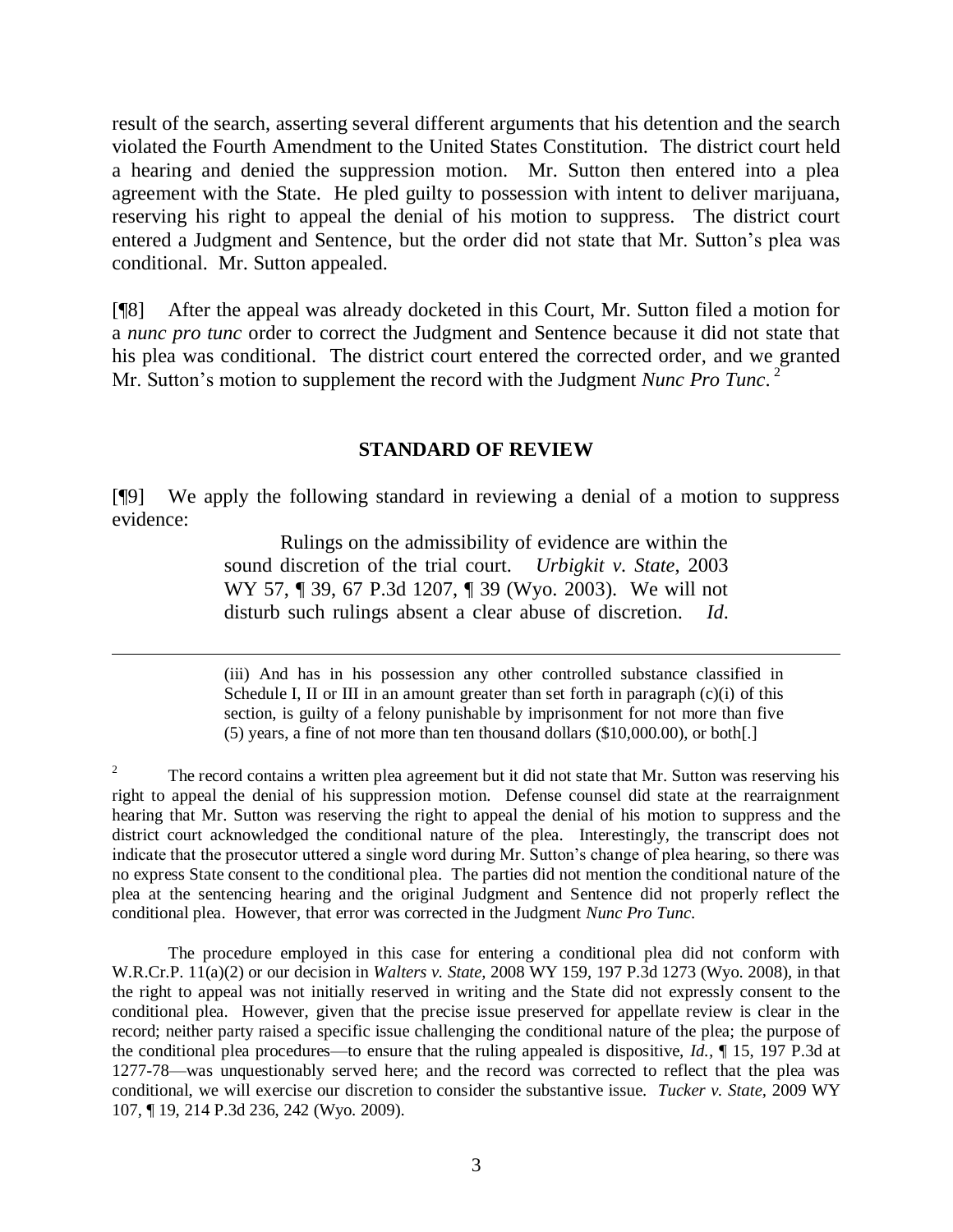An abuse of discretion occurs when it is shown the trial court reasonably could not have concluded as it did. *Hannon v. State*, 2004 WY 8, ¶ 13, 84 P.3d 320, ¶ 13 (Wyo. 2004). Factual findings made by a trial court considering a motion to suppress will not be disturbed unless the findings are clearly erroneous. *Meek v. State*, 2002 WY 1, ¶ 8, 37 P.3d 1279, ¶ 8 (Wyo. 2002). Because the trial court has the opportunity to hear the evidence, assess witness credibility, and draw the necessary inferences, deductions, and conclusions, we view the evidence in the light most favorable to the trial court's determination. *Id*. Whether an unreasonable search or seizure occurred in violation of constitutional rights presents a question of law and is reviewed *de novo*. *Vasquez v. State*, 990 P.2d 476, 480 (Wyo. 1999).

*O'Boyle v. State,* 2005 WY 83, ¶ 18, 117 P.3d 401, 407 (Wyo. 2005). *See also*, *Flood v. State,* 2007 WY 167, ¶ 10, 169 P.3d 538, 542 (Wyo. 2007).

### **DISCUSSION**

[¶10] The Fourth Amendment states:

The right of the people to be secure in their persons, houses, papers, and effects, against unreasonable searches and seizures, shall not be violated, and no warrants shall issue, but upon probable cause, supported by Oath or affirmation, and particularly describing the place to be searched, and the persons or things to be seized.

We recognize three tiers of interaction between police and citizens under the Fourth Amendment–consensual encounter, investigatory detention and arrest. *Custer v. State,*  2006 WY 72, ¶ 13, 135 P.3d 620, 624-25 (Wyo. 2006). *See also*, *Collins v. State*, 854 P.2d 688, 691-92 (Wyo. 1993). A traffic stop is analogous to a second tier investigatory detention and is sometimes termed a *Terry* stop.<sup>3</sup> *Barch v. State,* 2004 WY 79, ¶ 7, 92 P.3d 828, 831 (Wyo. 2004). "[A]n investigative detention must be temporary, lasting no longer than necessary to effectuate the purpose of the stop . . . " *O'Boyle*, **[47, 117 P.3d** at 414. The officer may expand the investigative detention beyond the scope of the initial stop only if the traveler consents to the expanded detention or if "there exists an objectively reasonable suspicion that criminal activity has occurred or is occurring." *Id.*, citing *Damato v. State,* 2003 WY 13, ¶ 13, 64 P.3d 700, 706 (Wyo. 2003).

 3 Named after the seminal case *Terry v. Ohio*, 392 U.S. 1, 88 S.Ct. 1868, 20 L.Ed.2d 889 (1968).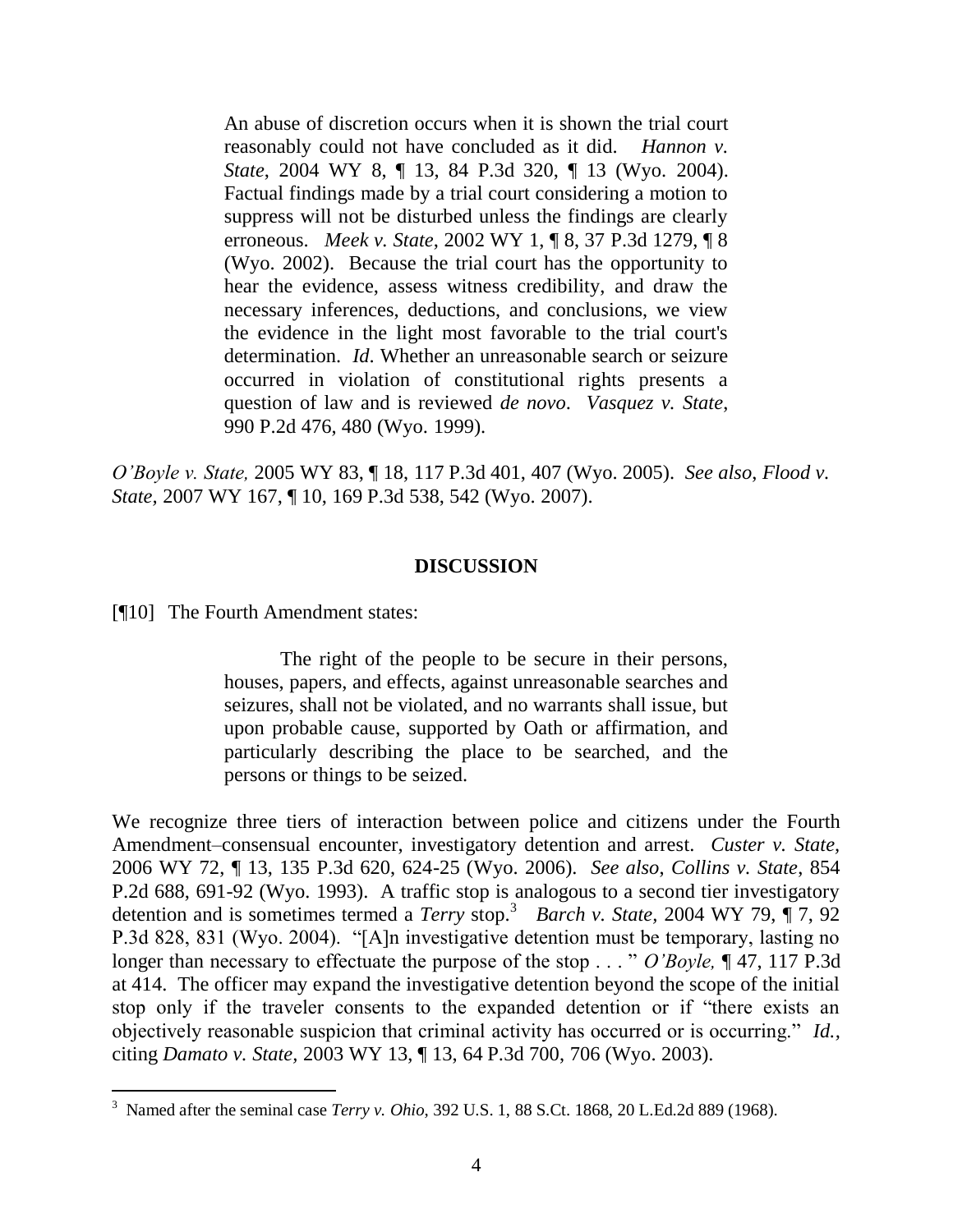[¶11] Mr. Sutton claims that Trooper Mrsny did not have an objectively reasonable suspicion that he was engaged in criminal activity to justify detaining him for the canine sniff. In determining whether an officer had a reasonable suspicion under the Fourth Amendment, we look to the totality of the circumstances and how those circumstances developed during the officer's encounter with the occupant of the vehicle. *See*, *Flood,* ¶ 23, 169 P.3d at 545.

> The Supreme Court has instructed that we not examine each factor adding up to reasonable suspicion individually, but that we evaluate how convincingly they fit together into a cohesive, convincing picture of illegal conduct. In *[\[United States v.\] Arvizu,](http://www.westlaw.com/Find/Default.wl?rs=dfa1.0&vr=2.0&DB=708&FindType=Y&SerialNum=2002067068)* [\[534 U.S. 266, 122](http://www.westlaw.com/Find/Default.wl?rs=dfa1.0&vr=2.0&DB=708&FindType=Y&SerialNum=2002067068)  S.Ct. 744, 151 L.Ed.2d 740 (2002)], the Court rejected what is called a "divide-and-conquer analysis," noting that reasonable suspicion may exist even if "each observation" is "susceptible to an innocent explanation." *Arvizu*, 534 U.S. at 274, 122 S.Ct. 744.

*Garvin v. State,* 2007 WY 190, ¶ 16, 172 P.3d 725, 729-30 (Wyo. 2007), quoting *United States v. Guerrero, 472 F.3d 784, 787* (10<sup>th</sup> Cir. 2007). In considering the totality of the circumstances, ―[c]ommon sense and ordinary human experience are to be employed, and deference is to be accorded a law enforcement officer's ability to distinguish between innocent and suspicious actions." *Damato*,  $\P$  16, 64 P.3d at 707, quoting *United States v. Wood, 106 F.3d 942, 946 (10<sup>th</sup> Cir. 1997).* 

[¶12] The district court ruled that the trooper had reasonable suspicion to detain Mr. Sutton:

> In this case, as in many, if each item [of evidence] is viewed in isolation, as a sort of "snapshot" without reference to those before and after, they each in turn seem insignificant. (Though one exception to this may be the presence of the large cooking bags in the front seat of the car, as no ordinary reason for their presence springs to mind. Defendant's brief suggests none.)

> A different image emerges, however, when the trooper's observations and the defendant's answers and comments each are considered in light of the one before and how they lead to the next question and response. That Mr. Sutton said he missed the exit from I-80 to I-25 leading to Denver, for example, is not remarkable, though the exit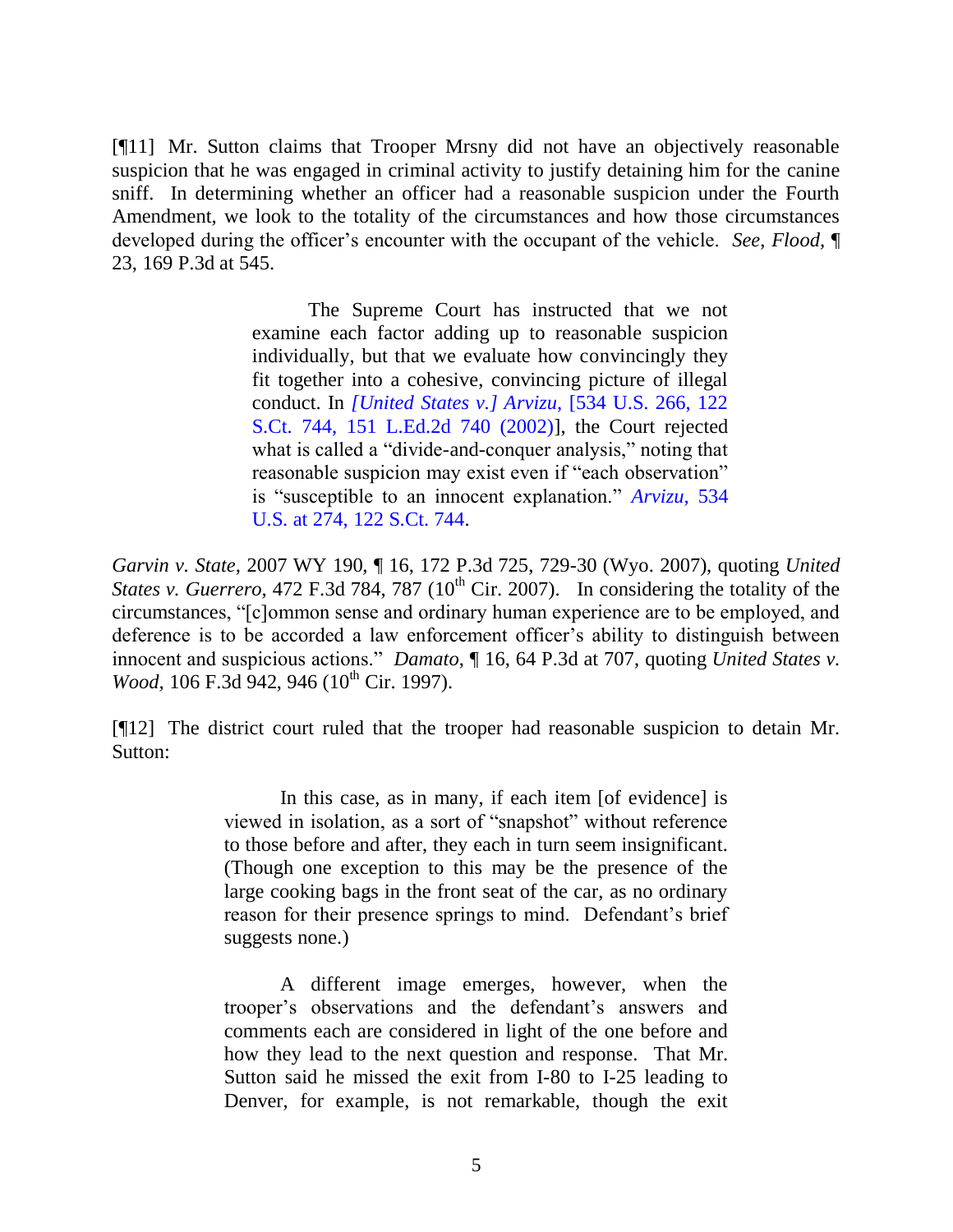would be conspicuously indicated on the Interstate highway and something for which, presumably, the defendant would be looking. But, by the time the trooper heard of the missed exit, he had already seen the cooking bags and knew that such bags are commonly used by drug couriers to package highgrade marijuana to suppress the odor and prevent crushing of the product. In very short order he learned that the car driven by Mr. Sutton was a car rented in San Francisco for one day, that Mr. Sutton ha[d] an Illinois driver's license and that the purpose for the rental of the car was for a trip from San Francisco to Denver and back.

. . . .

The trooper could reasonably, as he did, infer from the observations and information that Mr. Sutton might be transporting marijuana, [using] the cooking bags to package it and suppress its odor, pass[ed] the I-25 turnoff because his destination was not Denver, may have used a rental car with a one-day agreement because he did not intend to return it, and had an Illinois driver's license because he lived in Chicago not California, and started in San Francisco because that was the source of the cargo. Given the trooper's training, experience and observations, these were inferences that he could reasonably draw and they amount to reasonable articulable suspicion of criminal activity such that detention beyond the reason for the stop was justified.

[¶13] Mr. Sutton claims that the district court's finding that the car was rented for only one day was clearly erroneous. He maintains that the rental agreement provided for a minimum one day rental "but was otherwise an open rental agreement with a daily and weekly rate." The rental agreement actually had two parts. The original agreement was for a white Taurus; however, Mr. Sutton exchanged it for the blue Pontiac. The agreement was apparently a standard form and although it contained hourly, daily and weekly rates, it specifically stated that Mr. Sutton was renting the car for one day. The inclusion of weekly rates on the standard form rental agreement does not support Mr. Sutton's claim that the agreement was open ended.

[¶14] Mr. Sutton also claims a notation on the agreement, which indicated that he was allowed to return the car to an alternate location with a rate change, confirmed the rental was open-ended. The notation in the second part of the agreement<sup>4</sup> stated: "REMARKS:

 $\overline{a}$ <sup>4</sup> A similar handwritten note was included in the first part of the agreement.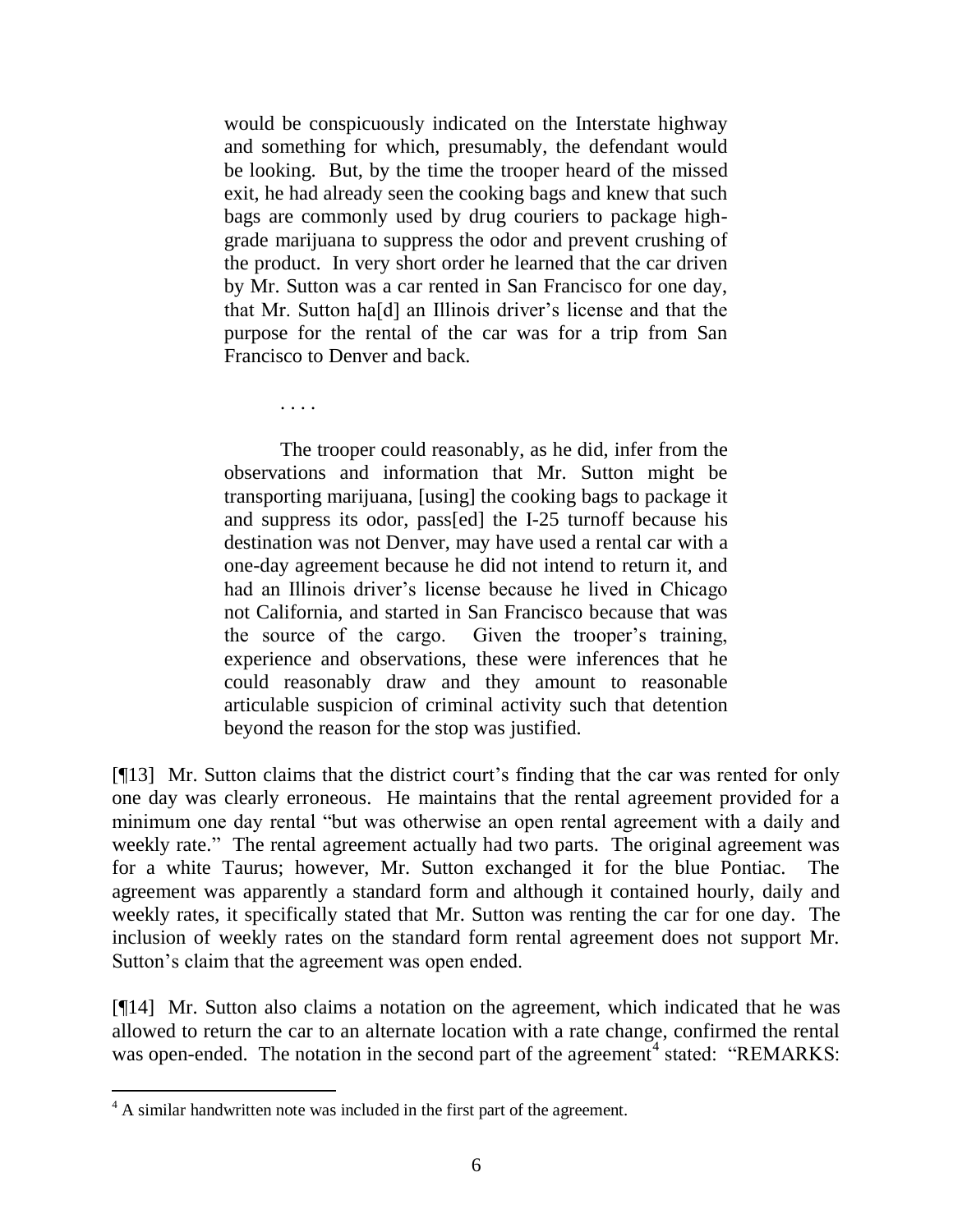RET TO ORD/ADJ RTE IC/B." The trooper testified that he did not know what the notation meant and neither Mr. Sutton nor a representative from the rental agency testified at the suppression hearing to explain the meaning of the notation. Even if we assume, as Mr. Sutton advocates, that the notation allowed him to return the car to another location with a corresponding rate adjustment, that does not change the fact that the agreement specified a one-day rental.

[¶15] Mr. Sutton also asserts that he invited the trooper to call the rental company to verify that he had extended the rental agreement and the trooper had an obligation to do so. Initially, we note that it is not entirely clear from the video that Mr. Sutton invited Trooper Mrsny to call the rental company. We have, however, reviewed cases where officers have called rental companies to confirm a traveler's assertions about his travel plans, *see, e.g.*, *Feeney v. State,* 2009 WY 67, ¶ 5, 208 P.3d 50, 52 (Wyo. 2009), but those cases did not state that the trooper was required to undertake such an investigation. Mr. Sutton claims that *Damato*,  $\P$  24, 64 P.3d at 709-10, is authority for the proposition that the trooper was required to call the rental company. In *Damato,* we criticized the trooper for failing to ask the defendant about discrepancies between his statements concerning where he had rented the car and where he was to return the car and the information contained in the rental agreement. Here, the trooper did ask Mr. Sutton about the discrepancies. *Damato* does not, therefore, support Mr. Sutton's assertion that the trooper was required to call the rental company before considering the fact that the car should have been returned the day before as a basis for reasonable suspicion to detain him.

[¶16] In *Garvin,* the rental agreement stated that the car should have been returned six days before the day of the stop. When the trooper asked her about the past due rental agreement, Ms. Garvin explained that she had left on her trip later than expected and she had contacted the rental agency to extend the return date on the vehicle. *Garvin,* ¶ 5, 172 P.3d at 727. We ruled that, even with Ms. Garvin's explanation, the trooper properly relied on the past due rental agreement as a factor that supported a finding of reasonable suspicion. *Id.*, ¶¶ 15-17, 172 P.3d at 729-30. That decision does not indicate that the trooper was required to further investigate Ms. Garvin's explanation by calling the rental company before he could use the late return as a factor in his analysis.

[¶17] Viewing the evidence in the light most favorable to the district court's determination, we conclude its factual finding that the rental agreement showed a one day rental was not clearly erroneous. Mr. Sutton does not dispute any of the district court's other factual findings but argues that the factors were insufficient, as a matter of law, to establish reasonable suspicion to detain him for a canine drug sniff.

[¶18] Turning then to the factors cited by the trooper and district court as establishing reasonable suspicion, we start with the aforementioned rental agreement. We have stated that a rental agreement that contradicts or is somehow inconsistent with the traveler's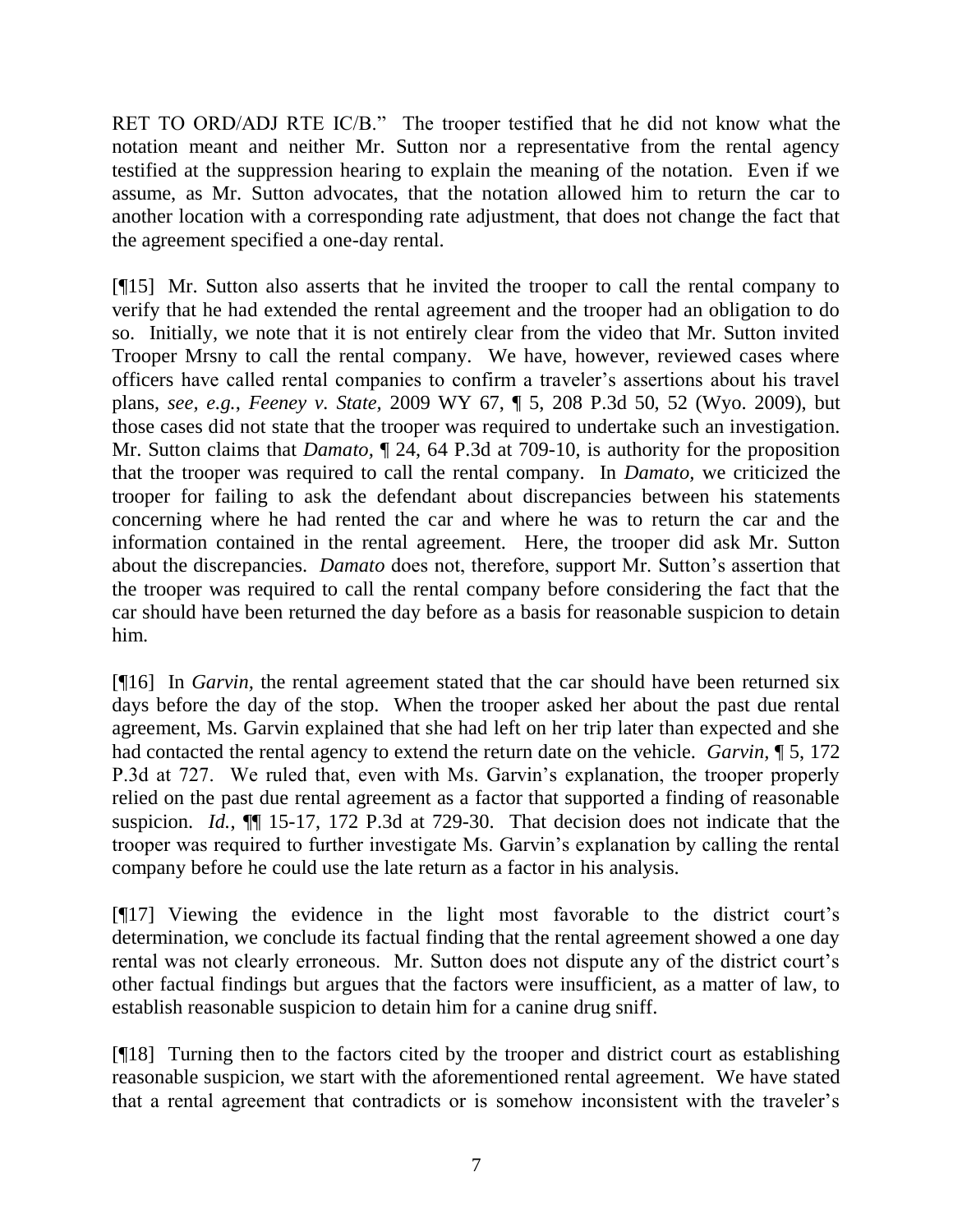plans is an appropriate consideration in a reasonable suspicion analysis. *See, e.g.*, *Feeney,* ¶ 21, 208 P.3d at 56-57; *Garvin,* ¶¶ 15-17, 172 P.3d at 729-30. The fact that the rental agreement indicated that Mr. Sutton had only rented the car for one day and it should have been returned the day before the stop was a legitimate factor in the reasonable suspicion analysis.

[¶19] We have recognized that "unusual or inconsistent travel plans are a proper consideration in a reasonable suspicion analysis.‖ *Feeney*, ¶ 20, 208 P.3d at 56. *See also*, *Flood,* ¶¶ 30, 33, 169 P.3d at 547-48. Mr. Sutton told the trooper that he had begun his trip in San Francisco, where he had been staying for approximately one month, and he was traveling to Denver. He had, however, passed the exit to Denver by several miles. Mr. Sutton stated that his girlfriend was living and attending school in Denver and he had made a last minute decision to travel to Denver to attend the birth of his child, although he was already one day past the due date. He also stated that he did not know how long he would stay in Denver. Mr. Sutton's explanation of his trip was, to say the least, strange.

[¶20] The trooper attempted to clarify whether Mr. Sutton's Illinois driver's license correctly stated a Chicago address since he had come from California. Mr. Sutton explained that the Illinois address was correct and he had been in California for about a month because he was "taking a break" from Chicago and wanted to see if he would like to live there. Later in the stop, Mr. Sutton stated that he had just started a new job in Illinois before he left to go to California, but he was allowed to take a month off because business was slow.

[¶21] All in all, the situation described by Mr. Sutton was certainly odd, if not implausible. He lived and worked in Illinois, yet he had been in California for nearly a month; his pregnant girlfriend lived in Denver, where he was traveling to at the last minute in order to attend the birth of his baby; he did not know how long he would stay in Denver even though he was driving a rental car which would amount to a considerable expense. The trooper was certainly entitled to rely on the unusual nature of this story in making his reasonable suspicion determination.

[¶22] The presence of the cooking bags on the front passenger seat was also suspicious. Trooper Mrsny, who was specially trained in drug interdiction, testified that he was aware that such bags are used by drug couriers to package marijuana because they mask the smell and do not crush the controlled substance. As the district court noted, no plausible explanation for the presence of the bags readily comes to mind and Mr. Sutton did not suggest any such explanation to the district court or on appeal. We have stated that the presence of a potential odor masking agent is an appropriate factor for consideration in the reasonable suspicion analysis. *See*, *Feeney,* ¶ 16, 208 P.3d at 55; *Flood*,  $\P$  24, 169 P.3d at 546. While those cases dealt with a masking odor—dryer sheets